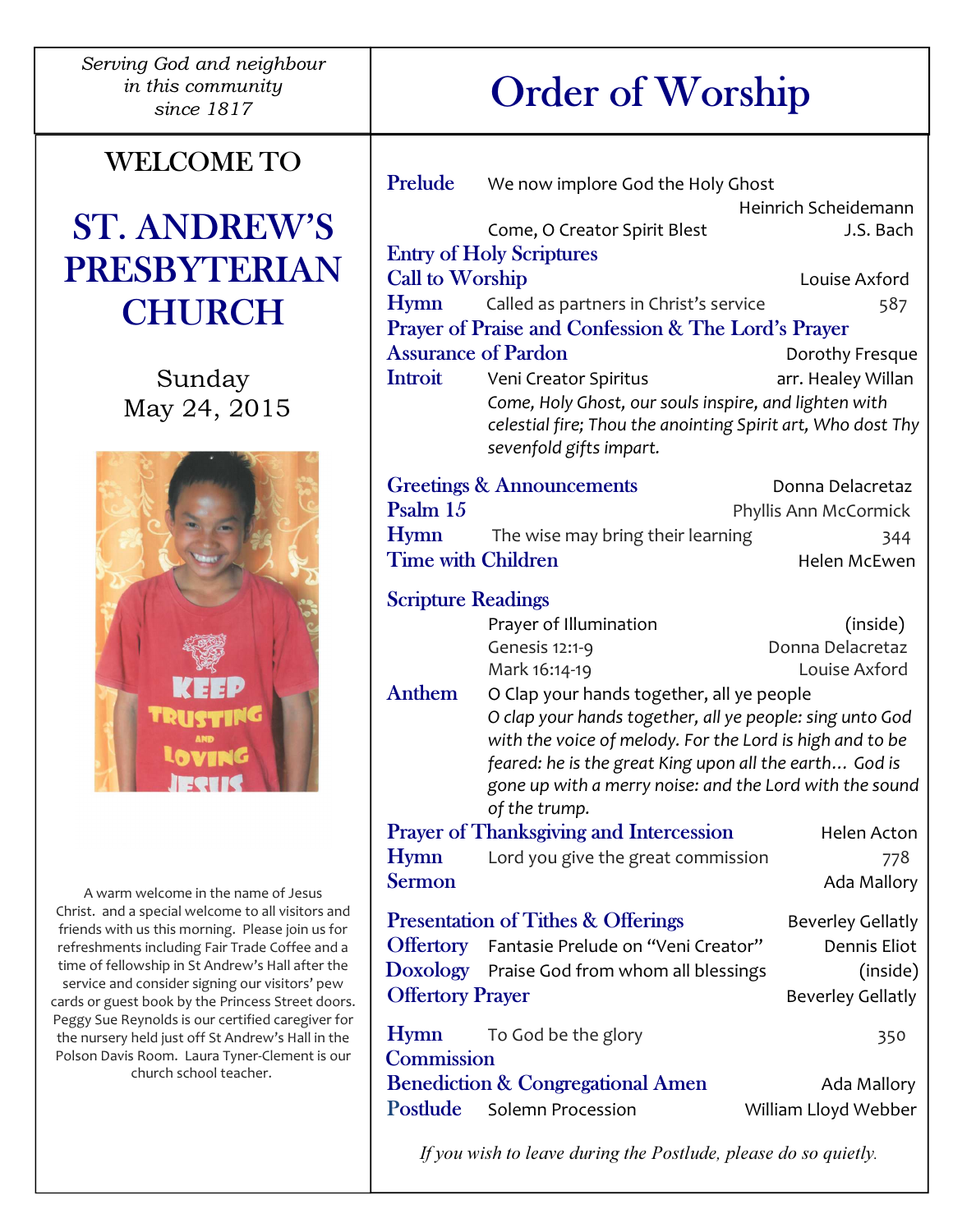#### The Lord's Prayer

Our Father who art in heaven, hallowed be thy name. Thy kingdom come, thy will be done, on earth, as it is in heaven. Give us this day our daily bread, and forgive us our debts, as we forgive our debtors. And lead us not into temptation, but deliver us from evil. For thine is the kingdom, the power, and the glory, forever. Amen

# Psalm 15

O Lord, who may abide in your tent? Who may dwell on your holy hill?

Those who walk blamelessly, and do what is right, and speak the truth from their heart; who do not slander with their tongue,

and do no evil to their friends,

 nor take up a reproach against their neighbours; in whose eyes the wicked are despised,

 but who honour those who fear the Lord; who stand by their oath even to their hurt; who do not lend money at interest,

and do not take a bribe against the innocent.

Those who do these things shall never be moved.

# Scripture Readings

## Genesis 12:1-9

Now the Lord said to Abram, 'Go from your country and your kindred and your father's house to the land that I will show you. I will make of you a great nation, and I will bless you, and make your name great, so that you will be a blessing. I will bless those who bless you, and the one who curses you I will curse; and in you all the families of the earth shall be blessed.'

 So Abram went, as the Lord had told him; and Lot went with him. Abram was seventy-five years old when he departed from Haran. Abram took his wife Sarai and his brother's son Lot, and all the possessions that they had gathered, and the persons whom they had acquired in Haran; and they set forth to go to the land of Canaan. When they had come to the land of Canaan, Abram passed through the land to the place at Shechem, to the oak of Moreh. At that time the Canaanites were in the land. Then the Lord appeared to Abram, and

said, 'To your offspring I will give this land.' So he built there an altar to the Lord, who had appeared to him. From there he moved on to the hill country on the east of Bethel, and pitched his tent, with Bethel on the west and Ai on the east; and there he built an altar to the Lord and invoked the name of the Lord. And Abram journeyed on by stages towards the Negeb.

#### Mark 16:14-19

Later he appeared to the eleven themselves as they were sitting at the table; and he upbraided them for their lack of faith and stubbornness, because they had not believed those who saw him after he had risen. And he said to them, 'Go into all the world and proclaim the good news to the whole creation. The one who believes and is baptized will be saved; but the one who does not believe will be condemned. And these signs will accompany those who believe: by using my name they will cast out demons; they will speak in new tongues; they will pick up snakes in their hands, and if they drink any deadly thing, it will not hurt them; they will lay their hands on the sick, and they will recover.' So then the Lord Jesus, after he had spoken to them, was taken up into heaven and sat down at the right hand of God.

## Prayer of Illumination

God of wisdom and unswerving love, As the written word is read, Enable each of us to hear, with discerning and receptive hearts your call to live and serve as ambassadors of your reconciling love.

# Doxology

Praise God, from whom all blessings flow; Praise God, all creatures here below; Praise God above, ye heavenly host; Praise Father, Son, and Holy Ghost. Amen.

## Notes from the Director of Music

This is Mission Sunday, but it is also the day of Pentecost or Whitsunday when we remember the Holy Spirit descending on the disciples (Acts 2). The **Anthem**, by English composer Martin Shaw (1875-1958) uses Psalm 47 as its text and is a rousing celebration of Thanksgiving to the Lord. The hymns deal with mission and the rest of the music deals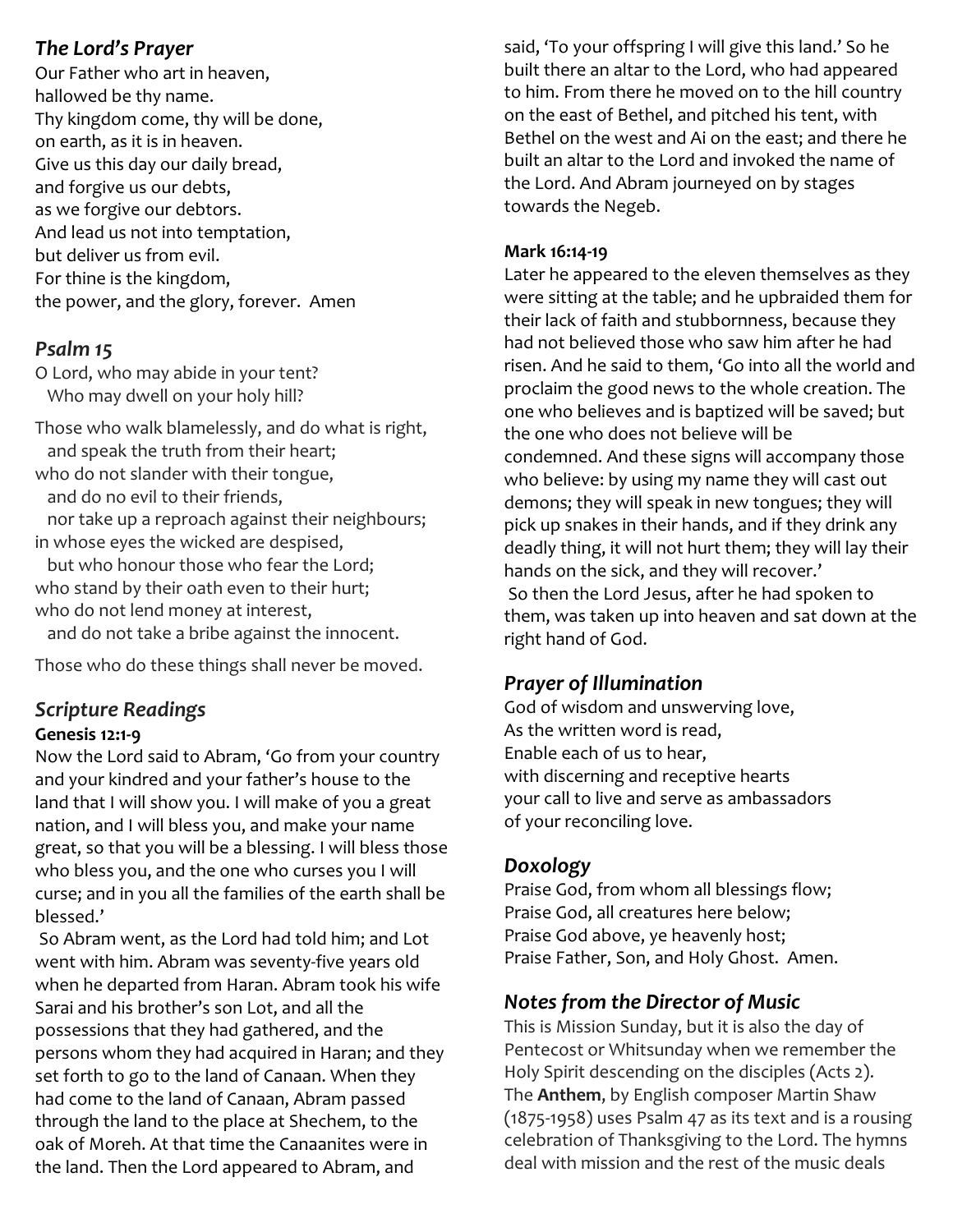with the Holy Spirit. The first Prelude is by German composer Heinrich Scheidemann (1596-1663) who based it on the chorale Nun Bitten Wir which first appeared in 1524. The second Prelude, by J.S. Bach, is based on a chorale which appeared shortly afterward, in 1535. Martin Luther wrote the words and the chorale was known as Komm, Gott, Schöpfer, Heiliger Geist and based on the 9<sup>th</sup> century plainsong tune Veni Creator Spiritus. In 1848 the plainsong tune was changed slightly and appeared in one of the Mechlin Books from Belgium. John Cosin (1594-1672) translated the original Latin text into English and we hear it as the Introit with an arrangement by Healey Willan.

 Unlike the rest of the music, the Offertory and Postlude are quite modern. The Offertory is again based on the Veni Creator Spiritus tune (the Mechlin version) and contemporary American composer Dennis Eliot presents an air of mystery surrounding the coming of the Holy Spirit. The service ends with a piece written by William Lloyd Webber, the father of the famous composer of musicals, Andrew Lloyd Webber. William was born in 1914, the son of a plumber who loved to hear organ music. He would take young William with him to organ concerts which inspired him to start organ lessons. By age 14, William was a well-known organ recitalist and was studying with some of the great teachers of the time including Ralph Vaughan Williams. Critics have described William Lloyd Weber as having a "remarkable melodic gift, and the melodies allied with surprisingly 'purple' harmonies". The Postlude is one of a series of organ pieces for the church. "Solemn Procession" seems to work well in ending the service today. We hear tongues of fire at the beginning and the music drifts into a stirring hymn tune which would lend itself well to a text dealing with mission. I can't help but think of those wonderful words sometimes heard as a Dismissal: "Go forth into the world, rejoicing in the power of the Spirit".

#### Prayers

God, help me and those around the world to recognize that all people are equal. May your desire for justice inspire your followers to fight for those treated unjustly around the world. Open our eyes to those in need around us. May we be reminded to demonstrate your love and live our life as Jesus taught us. Amen.

Reconciling God, we see your strength and your grace in those who minister with our Aboriginal People in Canada. May the lives of all involved in our ministry with Aboriginal Peoples be enriched in ways that are truly pleasing to you. We pray also, that we are guided by your love and filled with respect and understanding. Help us to continue this journey of confession and healing together. In Jesus' name we pray. Amen.

#### Ushers

Today: Marie Wilson, Edna Blondel, Ralph Kendall & Wendy Worling Next week: Joan Barr-Knox, Doreen Henshaw, Shirley & Rhonda Aitken

## Today…

The flowers in the Sanctuary today are given to the glory of God and in loving memory of Victoria May Clark and her son Hugh. Given by her sons Robert, Peter and Dennis.

#### Flower Ministry

Would you be willing to provide flowers for our worship? Please speak to Wendy Worling, w.worling@sympatico.ca

Would you like to take some flowers to share with a neighbour or fellow congregational member? Please speak to Elaine Coderre, patlain73@hotmail.com

## Church School

Today is the last day the St. Andrew's Church School youth will be selling hand crafted glass pendants in a fund raising effort for the Kingston Street Mission. These glass pendants were made by our church school youth at a two hour class held at The Glass House on Saturday, May 2nd. The youth were taught how to score, cut and layer coloured glass for firing in the kiln. The Glass House has drilled the holes and secured the bales or jump rings for us. Each pendant is unique in design and reflects the students' creativity! The pendants are suitable for wearing as jewellery or perhaps to be hung in a window to reflect light or for ornamentation on a pull cord for a ceiling light or fan. The cost of the pendants will be \$10.00 each so please consider supporting the Church School's fund raising cause. Thank you, Lindsay, Gavin, Olivia, Bebeta and Laura